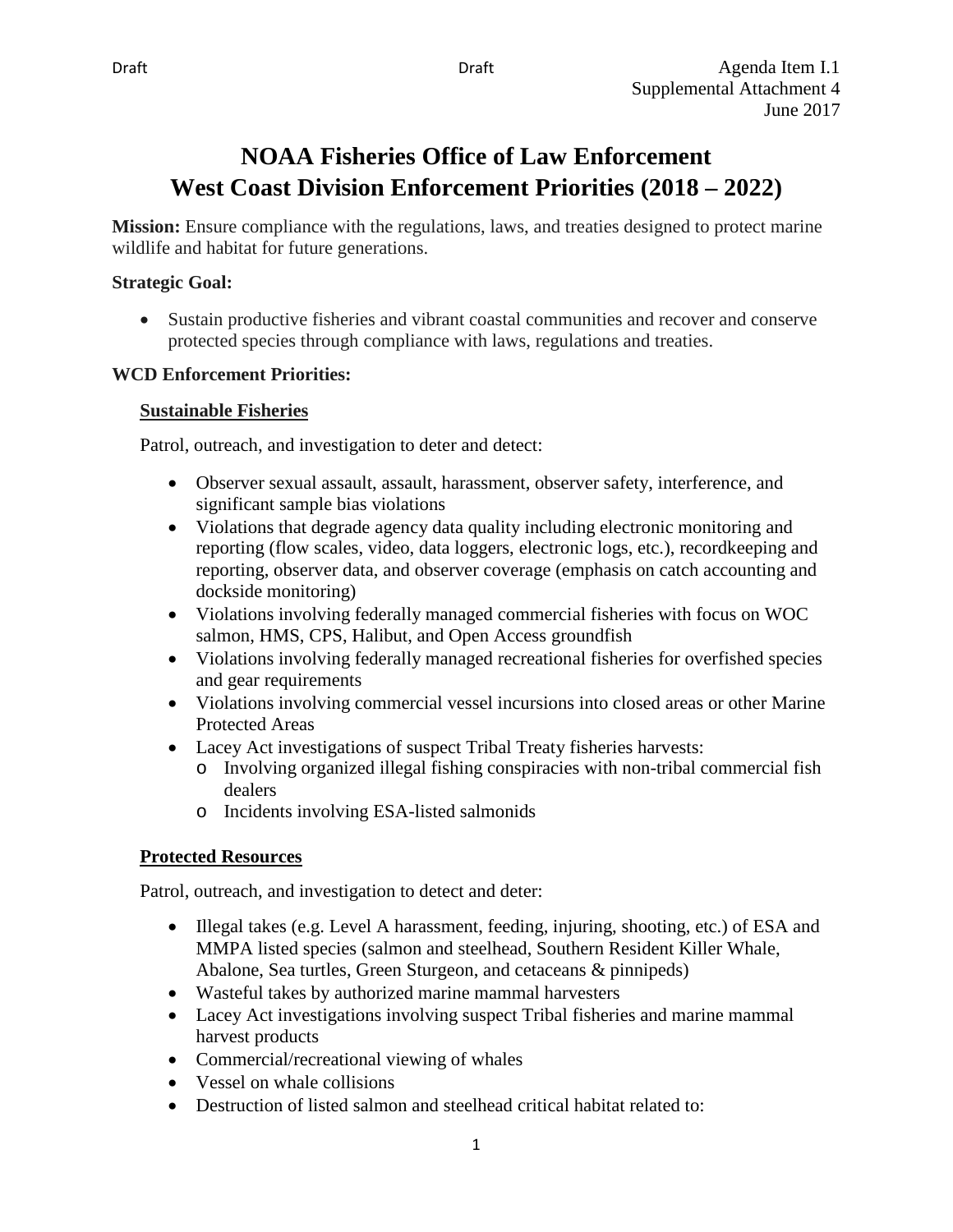- o Water diversions (e.g. fish screens and flow withdrawals)
- o Fish passage barriers
- o Fish kills
- o Chemical/pollutant discharges
- o Unauthorized take due to reservoir operations
- o Cannabis cultivation
- Collaborate with WCR to develop ESA section 4(d) protective regulations that identify take prohibitions

### **Sanctuaries/Monuments**

Patrol, outreach, and investigation to detect and deter:

- Protection of designated sanctuary
- Illegal marine mammal and seabird takes, and incidental take reporting violations
- Violations involving Federal & State Designated Special Closures, Marine Reserves, Marine Conservation Areas, & Marine Restoration Areas
- Unlawful discharge violations
- White Shark Approach and Attraction violations (Greater Farallones NMS)

Monitor, Control, and Surveillance of:

- Vessel groundings and abandonment
- Overflight restrictions
- Fisheries within the sanctuary
- Protection of historic resources
- Motorized personal watercraft restrictions (Monterey Bay & Greater Farallones NMS)

# **IUU/International**

Collaborate with law enforcement partners to enforce Port State Measures and to detect, deter, and investigate:

- Foreign transshipment and fishing activity in violation of US law or international treaty
- Maritime Boundary Line incursions by foreign fishing, fishing support, and transshipment vessels
- Illegal imports or undeclared product on foreign vessels
- Transshipment and export of illegal product from US fishing vessels

# **Seafood Fraud**

Patrol, outreach, and investigation to detect and deter:

- Seafood safety violations under the jurisdiction of NOAA where public health and safety is at risk
- Mislabeling or misbranding violations having a significant impact on national or international commerce